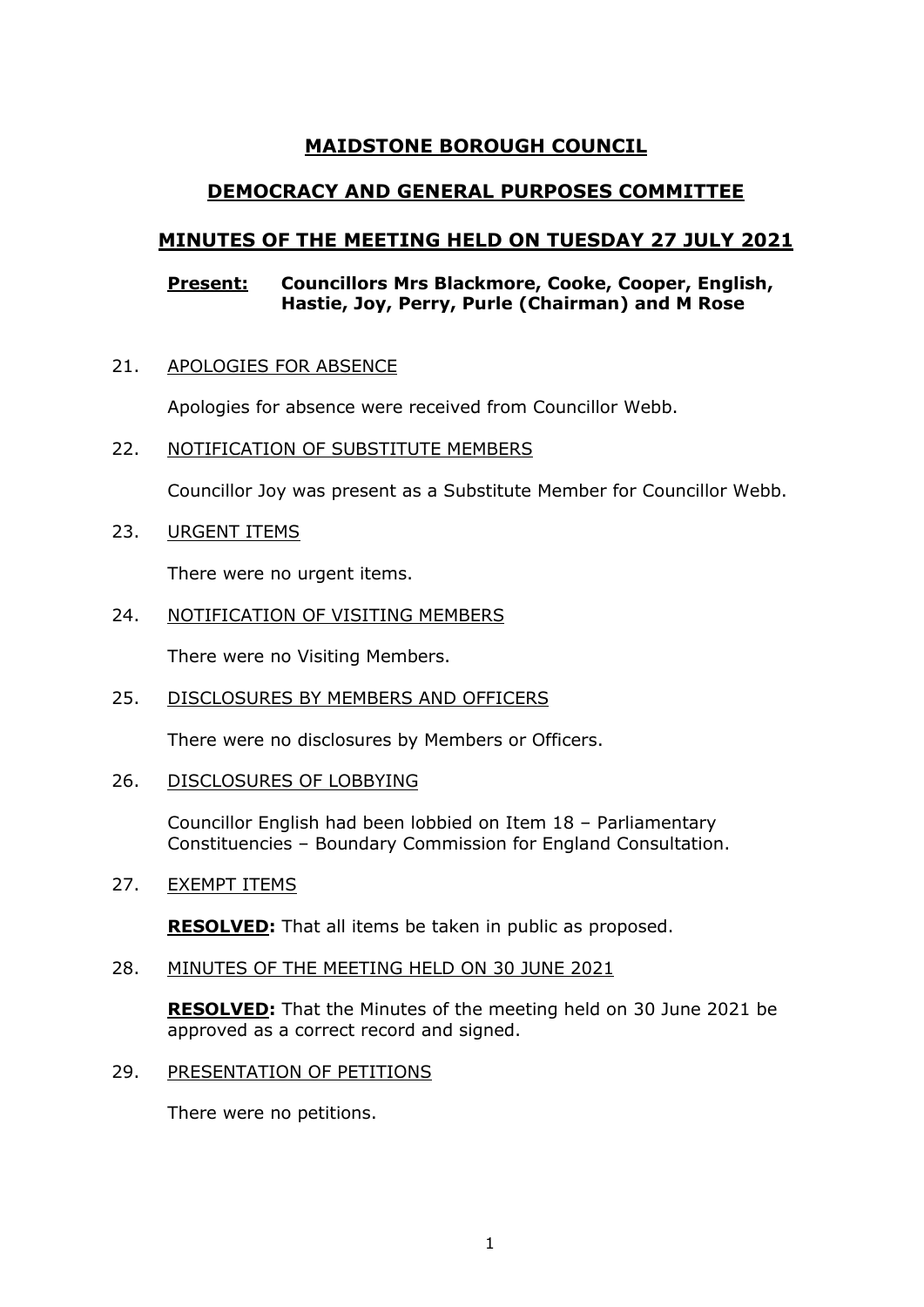## 30. QUESTION AND ANSWER SESSION FOR MEMBERS OF THE PUBLIC

There were no questions from members of the public.

#### 31. QUESTIONS FROM MEMBERS TO THE CHAIRMAN

There were no questions from Members to the Chairman.

## 32. COMMITTEE WORK PROGRAMME

The Head of Policy, Communications and Governance gave an update on the governance review working group. The first meeting had taken place and a model in principle had been put forward. A survey had been planned for all Members, and an all-Member briefing scheduled for 2 September 2021 to facilitate wider engagement in the governance review.

**RESOLVED:** That the Committee Work Programme be noted.

## 33. REPORTS OF OUTSIDE BODIES

There were no reports of Outside Bodies.

## 34. MEMBER AGENDA ITEM REQUEST - FULL COUNCIL MEETING ARRANGEMENTS

Councillor Cooper introduced the Member Agenda Item Request, expressing concern that the alternative venues used for full Council meetings had not been adequate, and requested a report on future arrangements including consideration of County Hall.

The Democratic and Electoral Services Manager explained that feedback from Members regarding the alternative venues used would be incorporated into future plans. The two options currently being explored by the Democratic Services team were County Hall, although it might not currently be available for hire, and Maidstone Leisure Centre with alternative seating arrangements designed to provide what Members had requested. Additional costs incurred for the hire of the venue and audio and webcasting equipment could be charged to Covid-19 funding.

The Democratic and Electoral Services Manager noted the feedback from the Committee including that both options being considered would be acceptable and that consideration needed to be given to when arrangements could return to normal. It was noted that bringing a report to the next meeting of the Committee would not be appropriate due to timescales.

**RESOLVED:** That the request not be taken forwards on the Committee Work Programme and officers make arrangements for the next full Council meeting, taking into account feedback from the Committee and Group Leaders.

Note: Councillor Hastie joined the meeting during this item.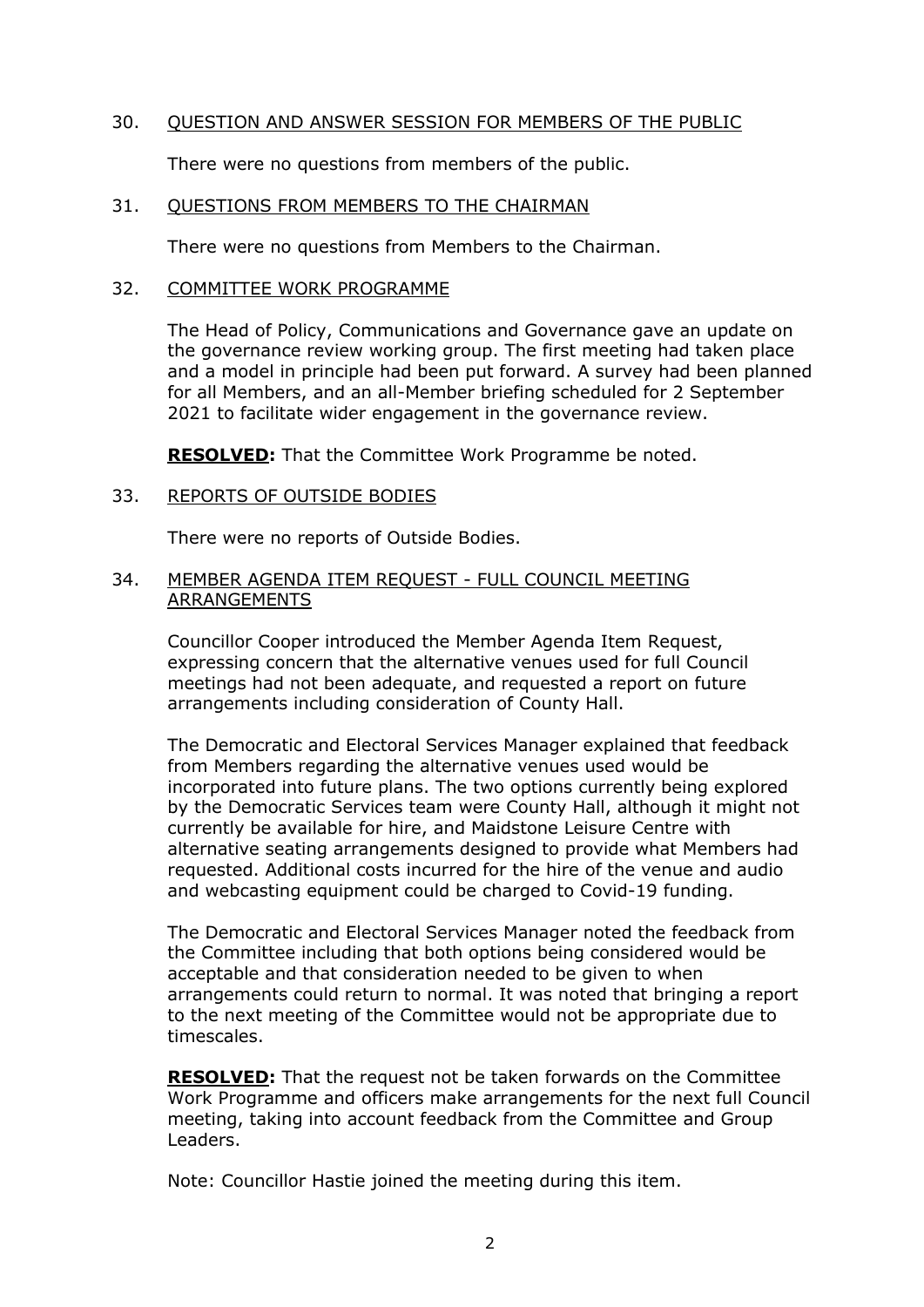## 35. WORKFORCE STRATEGY UPDATE REPORT

The Head of HR Shared Services introduced the report, highlighting the key themes of the Workforce Strategy and the progress made across each. Guidance for managers had been developed to support flexible working throughout the Covid-19 outbreak, and an engagement group had been created to improve staff engagement. Recruitment levels, which had fallen at the beginning of 2020, were returning to pre-pandemic levels, and the training plan for 2021-2022 had been agreed with a combination of virtual and in-person sessions. Wellbeing events had been conducted virtually throughout the year, and the annual wellbeing week took place virtually in February 2021.

The significant decrease in working days lost due to mental health was noted, having fallen from 871 for the period July 2019 to June 2020, to under 300 for the period July 2020 to June 2021.

**RESOLVED:** That the progress of the actions set out in the Workforce Strategy be noted.

## 36. HONORARY ALDERMAN - EXCEPTIONAL AWARD OF STATUS

The Democratic and Electoral Services Manager introduced the report, explaining the protocol surrounding the award of Honorary Alderman status, and the exception proposed to allow former Councillor Wendy Hinder to be posthumously appointed as an Honorary Alderman. A date had not been set for the special meeting of the Council, however it was acknowledged that a memorial had been planned for October 2021 and this would be taken into consideration when scheduling the proposed meeting.

Discussion took place around the protocol and whether it should be reviewed. The Chairman agreed to consider whether this was appropriate for the work programme.

#### **RESOLVED:** That

- 1. Council be recommended to agree that exceptional circumstances apply in the case of former Councillor Wendy Hinder's consideration for Honorary Alderman status and be recommended to grant an exception to protocol in this particular case; and
- 2. Ahead of the Council decision, officers take practical steps forwards for an award on an exceptional case basis such that it is ready for consideration at a special Council meeting held for that purpose in late 2021.

#### 37. LOCAL GOVERNMENT BOUNDARY REVIEW - COUNCIL SIZE SUBMISSION

The Democratic and Electoral Services Manager introduced the report and explained the proposal for two facilitated sessions to be undertaken with the Centre for Governance and Scrutiny. Proposed dates for the sessions